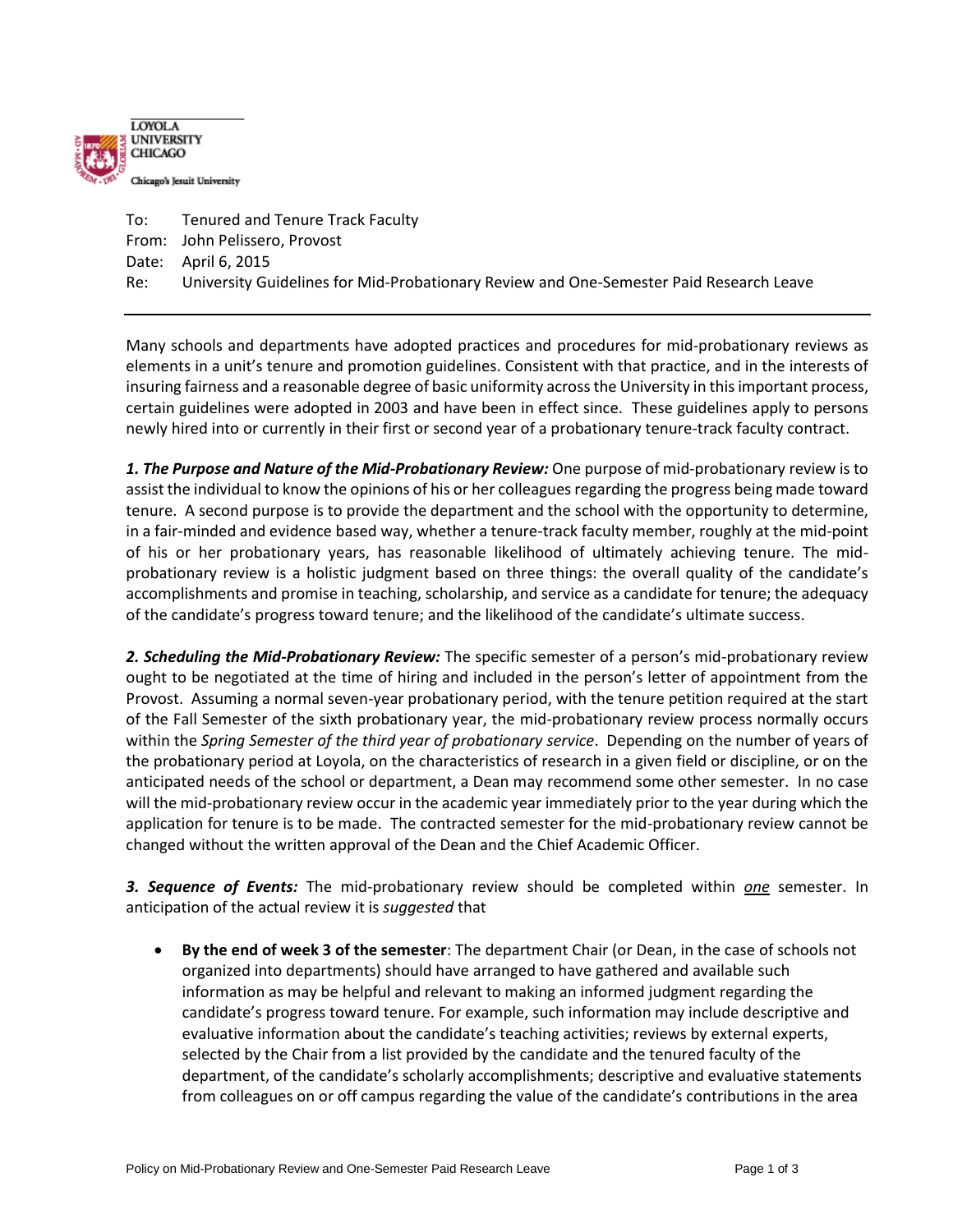of service. For a fuller clarification of the sources of relevant evidence and the performance indicators relating to teaching, scholarship, and service, consult the November 5, 2002 Provost's Memorandum to faculty regarding "Considerations Pertaining to the Evaluation, Promotion, and [Tenure of Tenure-Track Faculty](http://luc.edu/media/lucedu/academicaffairs/pdfs/Eval_P&T_of_TT_Faculty.pdf)."

- **By the end of week 3**. The candidate should submit relevant materials to the Chair (or Dean, in the case of schools not organized into departments). At a minimum these materials should include a personal statement regarding his or her teaching philosophy, scholarly program, and participation in institutional and professional service. An up to date academic resume. The candidate is strongly encourage to supply backup materials such as samples of course syllabi, assignments, exams, and any evidence as may be relevant to indicating the effectiveness of his or her teaching; materials indicating the progress being made on his or her scholarship, including manuscripts submitted, datasets, works in progress, and the like; and such evidence as may be relevant to indicating the initiative, effort, and benefits resulting from the candidate's contributions in the area of service and institutional citizenship.
- **By the end of week 5**: A committee comprised of the tenured faculty and the Chair of the department (or the Dean, in the case of a school not organized into academic departments) shall carefully review the materials that have been assembled with the same thoroughness, as far as possible in the time allowed, as these are evaluated in a review for tenure.
- **By the end of week 6:** The committee of tenured faculty, chaired by the department Chair (or the Dean, in the case of a school not organized into academic departments) shall meet to deliberate regarding the overall quality of the candidate's accomplishments and promise in teaching, scholarship, and service as a candidate for tenure; the adequacy of the candidate's progress toward tenure; and the likelihood of the candidate's ultimate success. In those cases where it is judged that the candidate's accomplishments are strong, and that the candidate is making acceptable progress toward tenure, and that there is a promising and reasonable likelihood of the candidate's ultimate success in earning tenure the group should make a recommendation to the Provost to continue the candidate's probationary period. In those cases where it is judged that accomplishments of the candidate are not strong, or that the candidate has not made acceptable progress toward tenure, or that the candidate's prospects for meeting tenure standards and expectations are nil or highly unlikely, the group should make a recommendation to the Provost or that the probationary period be discontinued.

**4. Communicating the outcome of the process to the candidate:** The Dean should provide a letter expressing the outcome of the mid-probationary review and a summary of the significant considerations that formed the basis of that judgment to the candidate. In cases where the Dean had not participated in the departmental level review, the Dean may ask the Chair to prepare a draft of the letter. In such a case the mid-probationary review file shall be forwarded to the Dean for review and recommendation.The Dean will forward the department's recommendation to continue or to discontinue the probationary period to the Provost with his or her recommendation.

 **If the outcome of the mid-probationary review is to continue the probationary period:** The letter from the Dean to the candidate will include suggestions with regard to any problems in teaching, scholarship or service that remain to be overcome, indicators of success that are yet to be achieved, and recommendations for further strengthening his or her ultimate case for tenure. The Chair (or